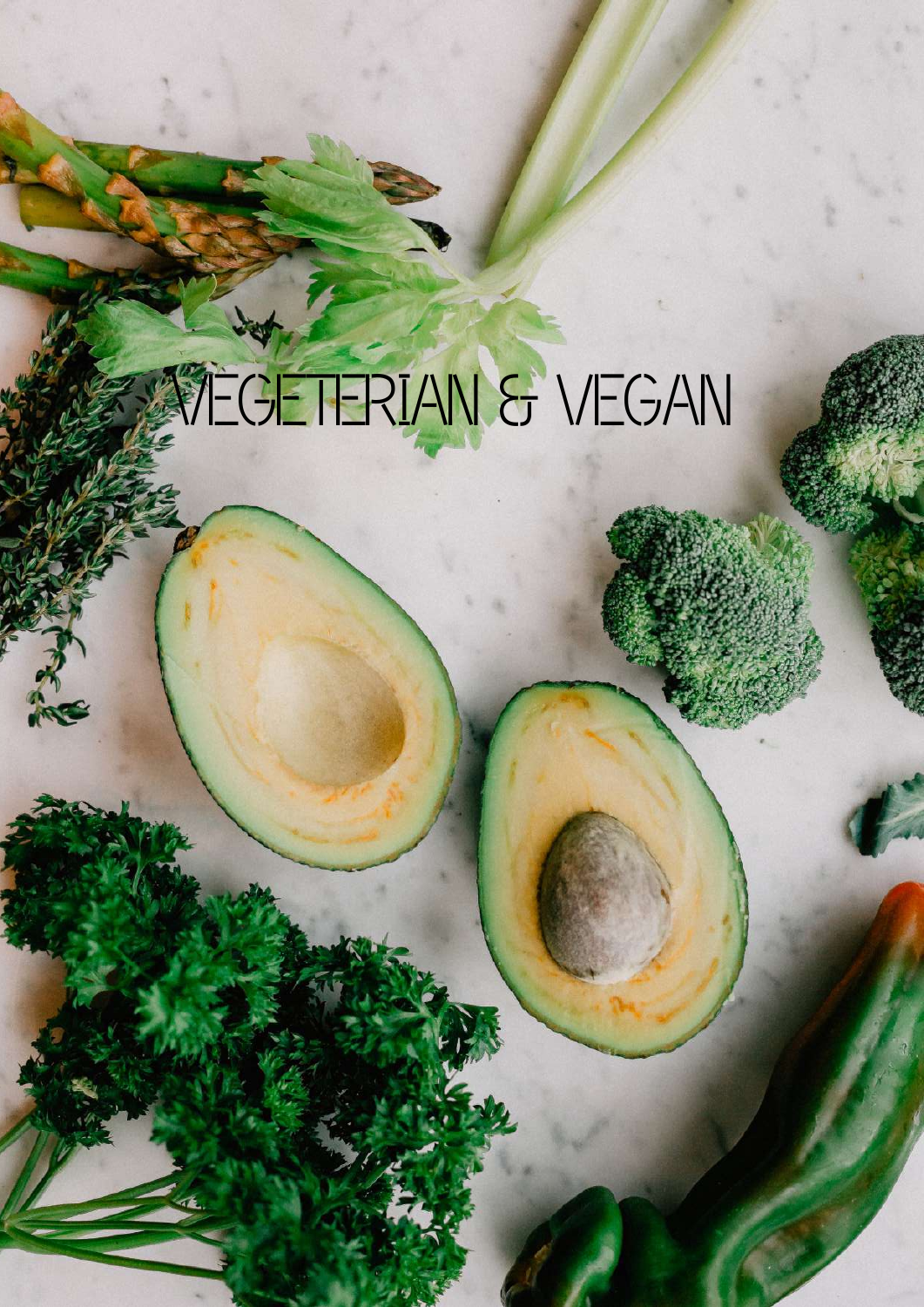

Spinach Green Cup accompanied with parsley, green apple, ginger twist, and lemon

# **FIRST COURSE**

Asparagus with peppered baby corn and a fresh parsley orange dip

# **MAIN COURSE**

Bio potatoes from Naxos and mushroom burger with honey barbecue sauce, xinotiro and green salad.

## **DESSERT**

Fresh strawberries soaked in chocolate coulis

Menu: 95 EUR per person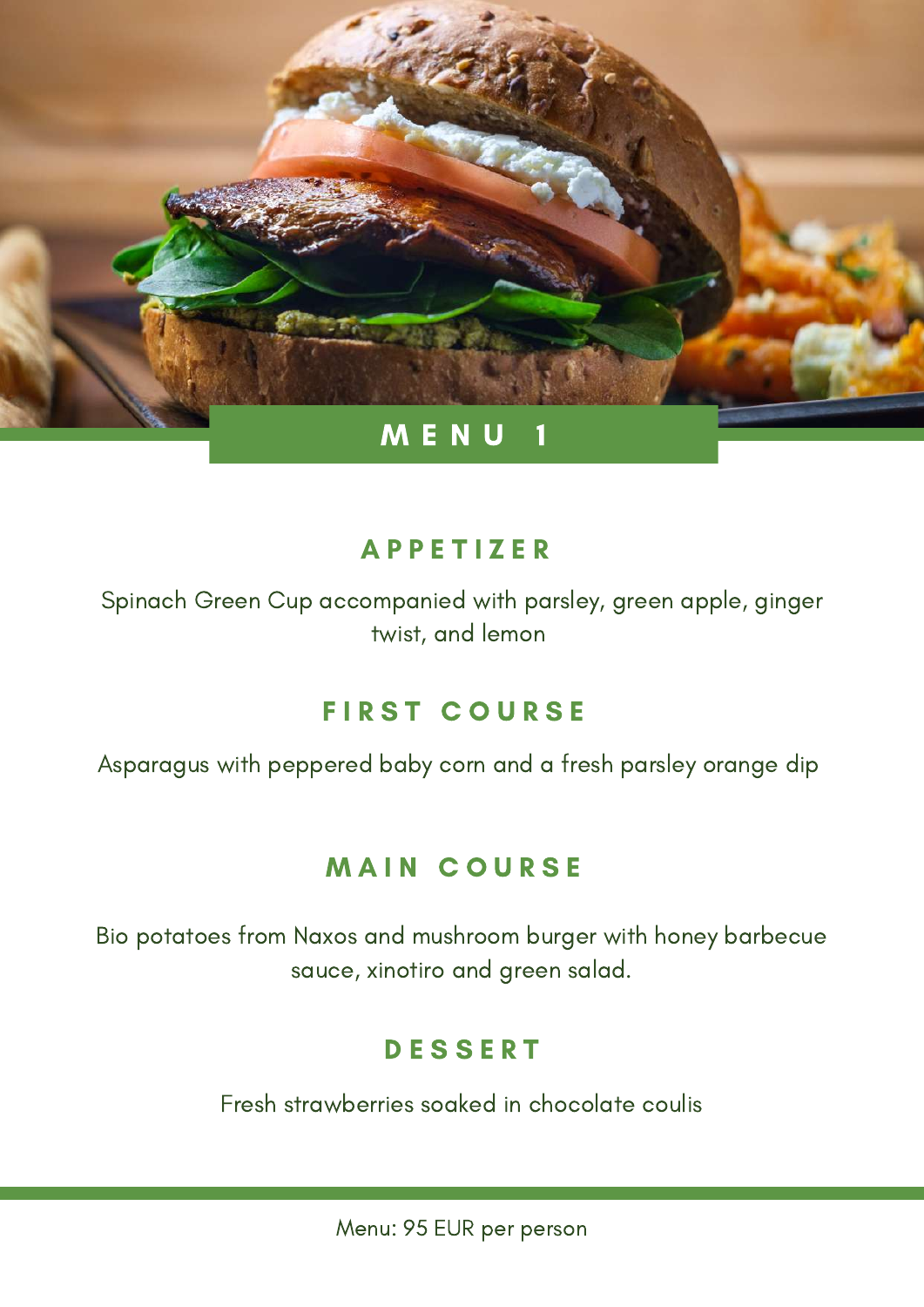

Tomato and cucumber gazpacho topped with spring onions rings

## **FIRST COURSE**

Zucchini Flowers stuffed with Misithra cheese (fresh goat cheese) and mint

#### **MAIN COURSE**

Wild mushroom and truffle risotto

#### **DESSERT**

Galaktobureko with blueberry ice-cream

Menu: 95 EUR per person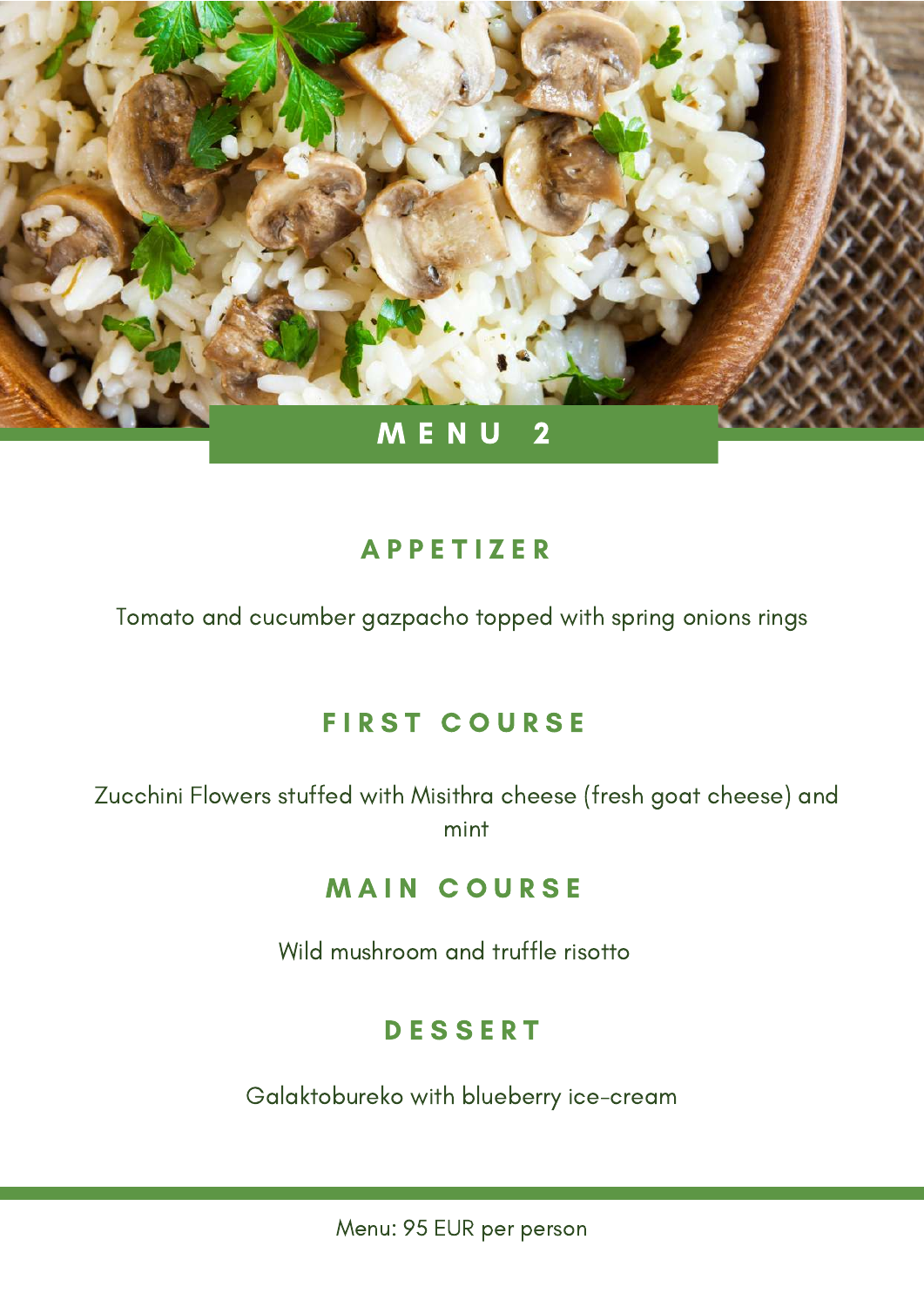

Thai pumpkin cream soup topped with roasted seed and coconut flakes

#### **FIRST COURSE**

Spiced Quinoa with wild herb, rocket salad and, cashew jalapeno cream (spicy sauce)

#### **MAIN COURSE**

Homemade-grown green peppers and tomatoes stuffed with herbs, vegetables, and rice

## **DESSERT**

Homemade orange pie with vanilla ice cream

Menu: 80 EUR per person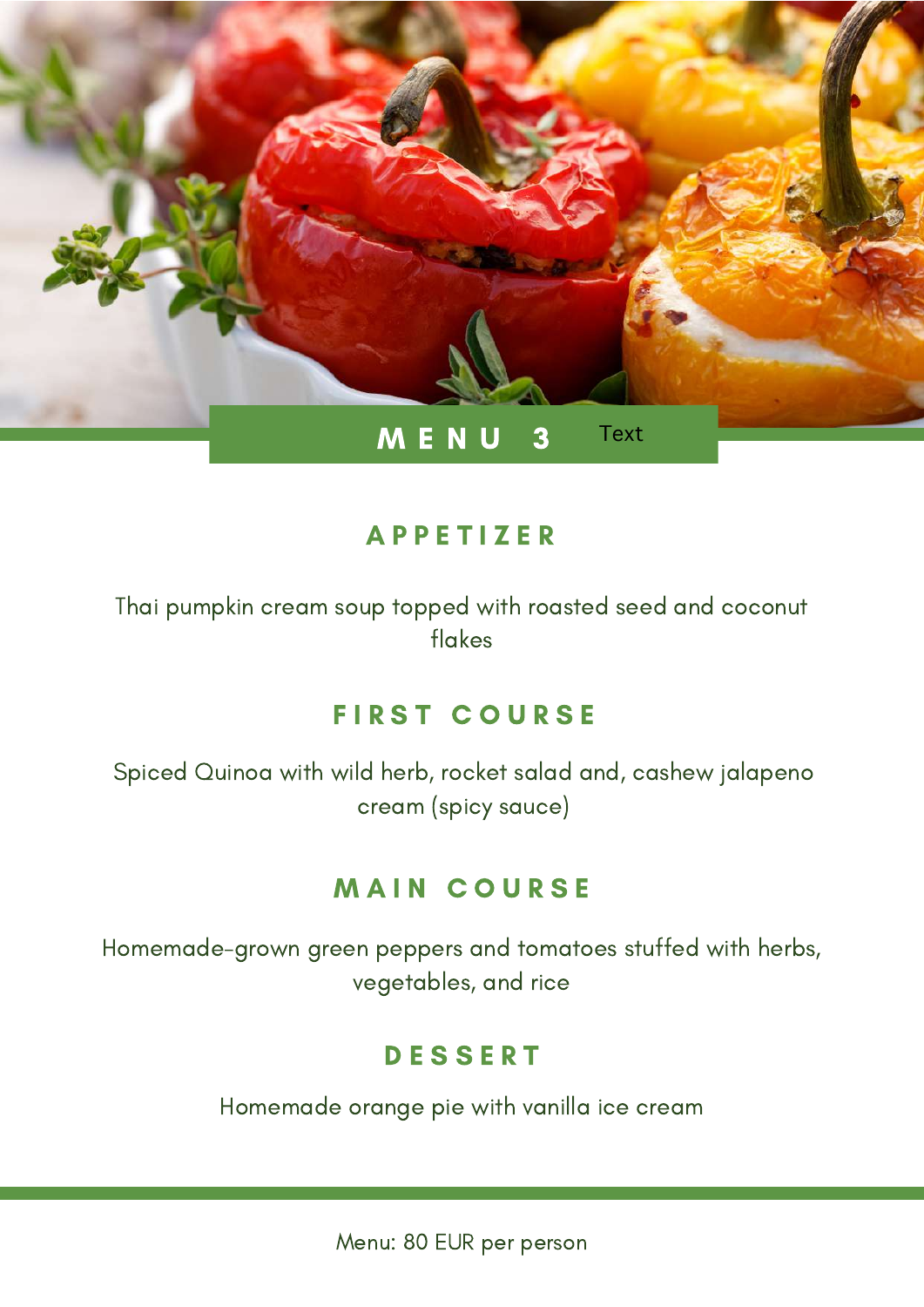

Avocado, mango and pineapple tartare topped with coconut flakes

# **FIRST COURSE**

Aubergine and mozzarella rolls with homemade pesto

# **MAIN COURSE**

Falafel and pickled cucumber, hot spice and homemade hummus served with pita bread

## **DESSERT**

Seasonal fresh fruits salad with a mango lemon sorbet with a fresh basil twist

Menu: 80 EUR per person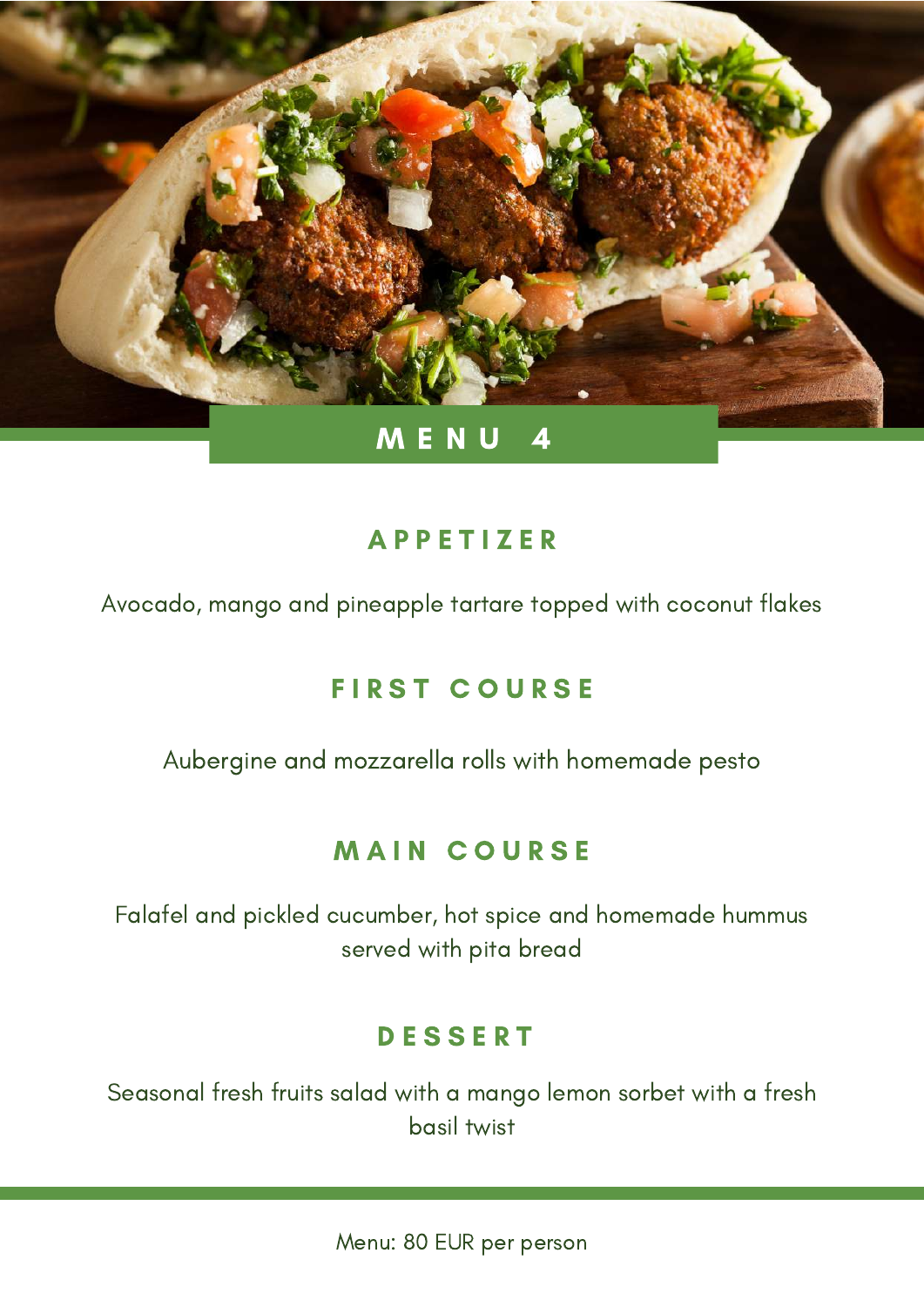

Avocado dream soup with coconut cream, lime and ginger

# **FIRST COURSE**

Noodles made from fresh zucchini's, carrots, and cucumbers, and mozzarella marinated with a homemade pesto sauce

## **MAIN COURSE**

Vegan forest mushrooms burger with sweet potatoes

# **DESSERT**

Grilled pineapples with coconut flakes, sesame and honey

Menu: 90 EUR per person